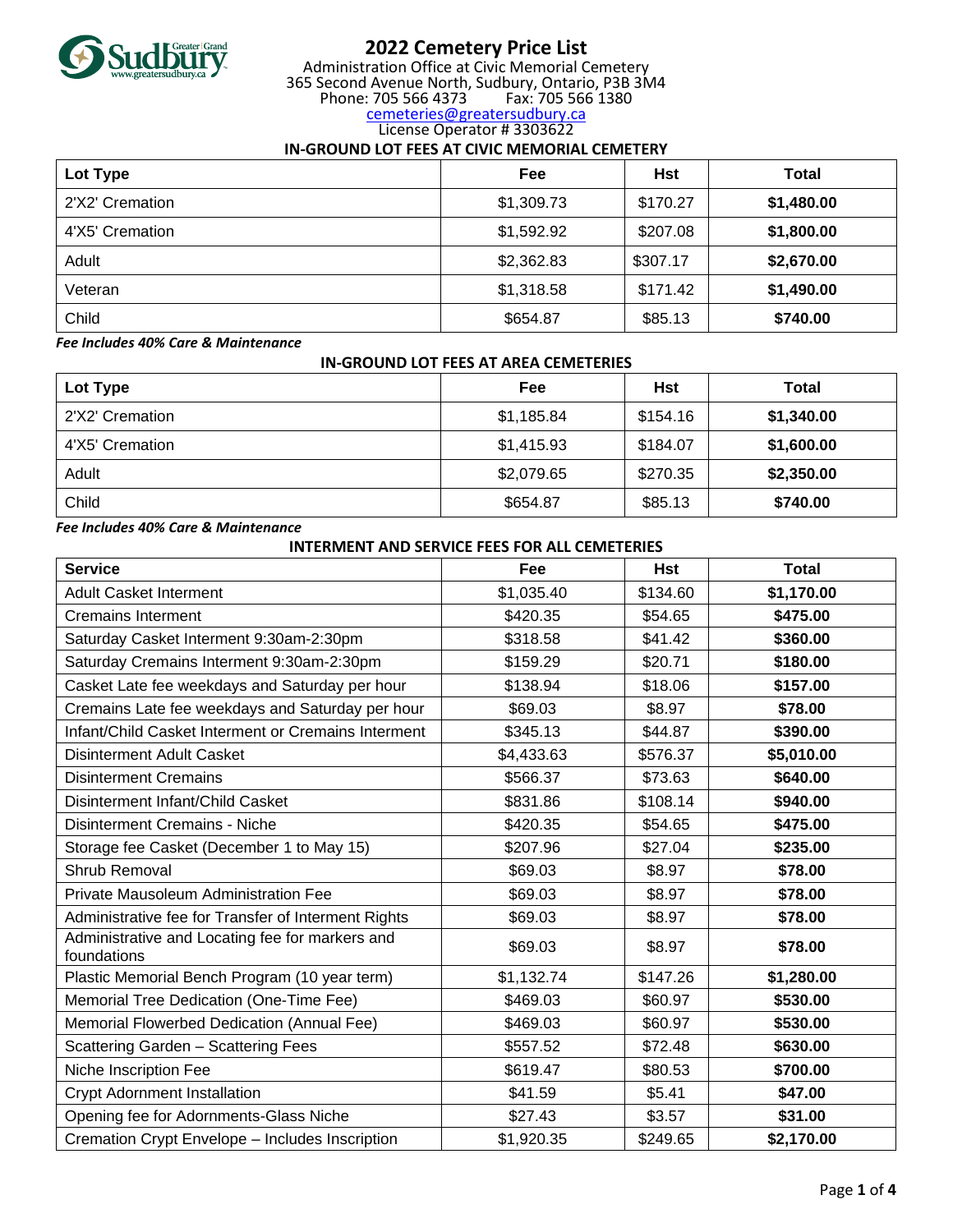

#### **2022 Cemetery Price List** Administration Office at Civic Memorial Cemetery 365 Second Avenue North, Sudbury, Ontario, P3B 3M4 Phone: 705 566 4373 Fax: 705 566 1380 [cemeteries@greatersudbury.ca](mailto:cemeteries@greatersudbury.ca) License Operator # 3303622

## **EXTERIOR NICHE WALL UNITS**

| <b>Cemetery</b>    | Fee        | <b>Hst</b> | <b>Total</b> |
|--------------------|------------|------------|--------------|
| Civic              | \$3,300.89 | \$429.11   | \$3,730.00   |
| Lasalle            | \$3,300.89 | \$429.11   | \$3,730.00   |
| St.Joseph          | \$3,300.89 | \$429.11   | \$3,730.00   |
| <b>Valley East</b> | \$3,300.89 | \$429.11   | \$3,730.00   |
| St.Johns           | \$3,300.89 | \$429.11   | \$3,730.00   |
| Capreol            | \$2,858.41 | \$371.59   | \$3,230.00   |
| St. Stanislaus     | \$2,858.41 | \$371.59   | \$3,230.00   |

*Fee Includes: 15% Care & Maintenance, Two Interments and Inscription. Emblems and Portraits are Extra*

## **ADDITIONAL FEES FOR OPTIONS ADDED AT TIME OF UNIT PURCHASE**

| Option   | Fee      | Hst     | <b>Total</b> |
|----------|----------|---------|--------------|
| Emblem   | \$170.80 | \$22.20 | \$193.00     |
| Portrait | \$340.71 | \$44.29 | \$385.00     |

## **ADDITIONAL FEES FOR OPTIONS ON PREVIOUSLY INSCRIBED UNIT**

| Option            | Fee      | Hst     | <b>Total</b> |
|-------------------|----------|---------|--------------|
| <b>DOD</b> Etched | \$130.97 | \$17.03 | \$148.00     |
| <b>DOD Carved</b> | \$221.24 | \$28.76 | \$250.00     |
| Emblem            | \$238.94 | \$31.06 | \$270.00     |
| Portrait          | \$411.50 | \$53.50 | \$465.00     |

**ETCHED WALLS:** Civic: 10,11 and Veterans 3, St. John: 3, Lasalle: 2, 3, Valley East: 4,5, St. Joseph: 6,7 **CARVED WALLS:** Civic: 5

**BRONZE WALLS:** Capreol: 1, St. Stanislaus: 1, Civic Veterans: 2.

**Nothing shall be attached to, placed on top the niche wall or placed on the ground. All such items will be removed by staff.**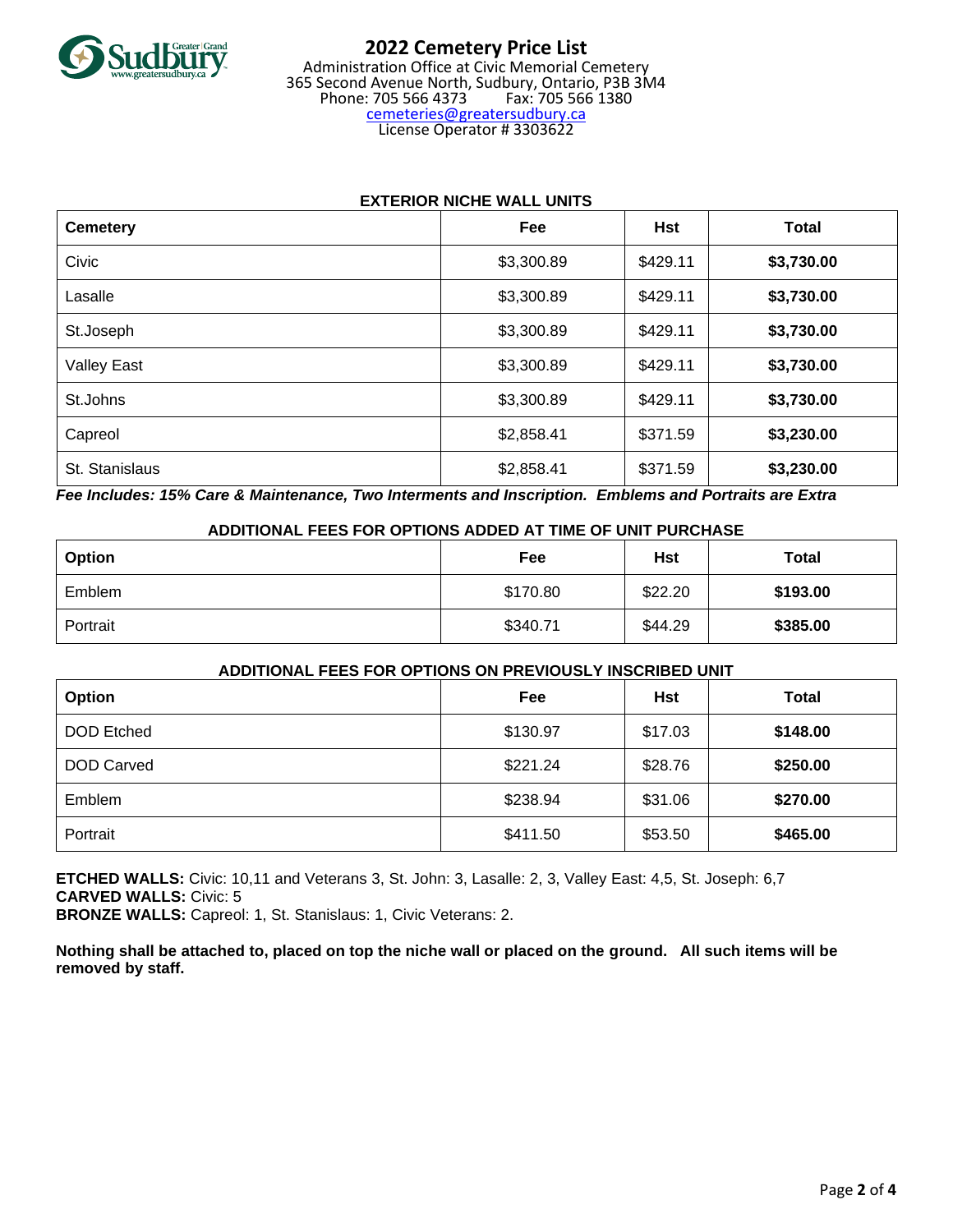

## **CONTRACT OF PURCHASE FOR CEMETERY SERVICES**

Every person purchasing Interment Rights or Services shall sign a Contract of Purchase. Written consent of the Interment Rights Holder is required for all services on their lot.

#### **BURIAL SCHEDULE**

Excluding Holidays, the Regular interment schedule is Monday to Friday from 9:30 a.m. to 2:30 p.m. Interments may also be scheduled for an additional fee on a Saturday from 9:30 a.m. to 2:30 p.m. Late weekday and Saturday interments are also available for an additional fee.

#### **DAILY VISITING HOURS**

Grounds 7:00 a.m. to 10:00 p.m. Mausoleum/Chapel Hours 7:30 a.m. to 9:00 p.m.

| Beaver Lake, Salo Rd., Beaver Lake Site 04115                       | Adult lots, 2'x2' Cremation lots.                                                                                                                                         |
|---------------------------------------------------------------------|---------------------------------------------------------------------------------------------------------------------------------------------------------------------------|
| Capreol, Hanna Ave., Capreol Site 04097                             | Adult lots, 2'x2' Cremation lots, Bronze Niche Units, Etched<br>Niche Units                                                                                               |
| Civic Memorial,<br>365 Second Ave. North, Sudbury Site 04109        | Adult and Veteran lots, Child lots, 2'x2' and 4'x5' Cremation<br>lots, Etched and Carved Niche Units, Interior Glass, Marble<br>and Granite Niche Units, Mausoleum Crypts |
| Lasalle, Lasalle Blvd., Sudbury Site 04108                          | Etched Niche Units, Private Mausoleum lots                                                                                                                                |
| Maplecrest, Simmons Rd., Dowling Site 04102                         | Adult lots, 2'x2' and 4'x5' Cremation lots                                                                                                                                |
| <b>St. John's, Garson-Coniston Rd., Garson</b><br><b>Site 04099</b> | Adult lots, 2'x2' and 4'x5' Cremation lots, Etched Niche Units                                                                                                            |
| St. Joseph, Municipal Rd. 15, Chelmsford Site<br>04104              | Adult lots, Child lots, 2'x2' and 4'x5' Cremation lots, Etched<br>Niche Units                                                                                             |
| St. Stanislaus, Municipal Rd. 55, Lively Site 04118                 | Adult lots, 2'x2' Cremation lots, Bronze Niche Units                                                                                                                      |
| Valley East, Gravel Dr. Hanmer Site 04110                           | Adult lots, 2'x2' and 4'x5' Cremation lots, Etched Niche Units                                                                                                            |
| Waters, White Rd., Lively Site 04117                                | 2'x2' Cremation lots                                                                                                                                                      |
| Whitefish Catholic, Bay St., Whitefish Site 04114                   | Adult lots, 2'x2' Cremation lots                                                                                                                                          |
| <b>Whitefish Public, Municipal Rd. 55, Whitefish Site</b><br>04113  | Adult lots, 2'x2' Cremation lots                                                                                                                                          |

## **CEMETERY LOCATIONS WITH AVAILABLE SERVICE:**

## **BURIALS ONLY IN PRE-OWNED LOTS AT THESE CEMETERIES:**

**Anglican** - Regent Street, Sudbury **Blezard Valley** - Main St.W.Reg.Rd. 80, Blezard Valley **Eyre** - Regent St., Sudbury **Good Shepherd** - Skead Rd., Garson **McFarlane** - Algonquin Rd., Sudbury **St. Jacques** - Cote St., Hanmer